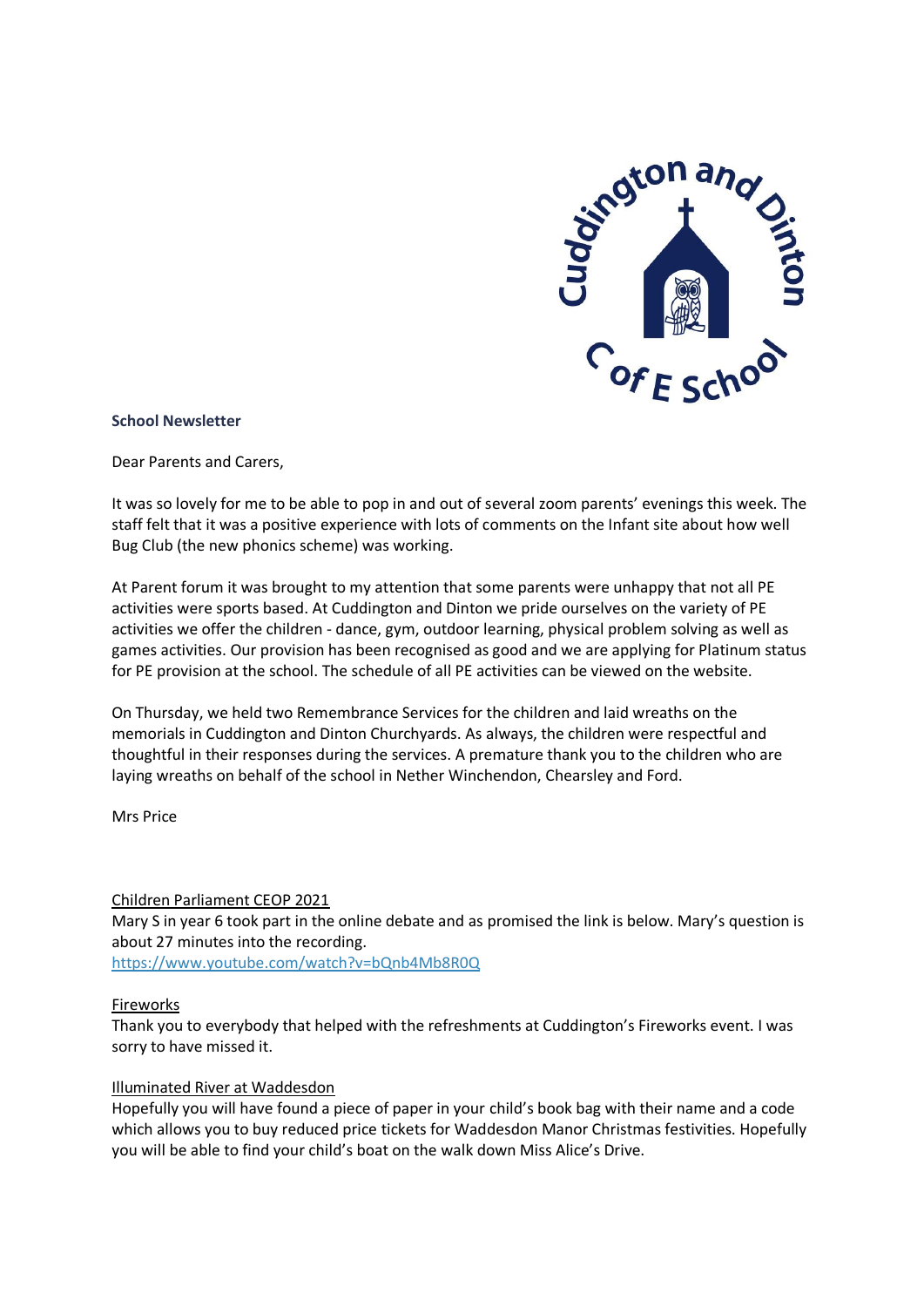# Charles Pope Memorial Trust for music students

Grants available from the Charles Pope Memorial Trust for music students who may be struggling to pay for instruments, music or tuition. Application forms can be downloaded from the website at [www.cpmtrust.co.uk](http://www.cpmtrust.co.uk/) See flyer attached for further information.

# Left-over food at lunchtime

The staff and children are very concerned about the food waste on the Junior site. It was agreed, at the Parent Forum, that any food left over will be given to the children having packed lunches. This is obviously after those paying for the lunch have had the opportunity to have second helpings. If you would like to make a contribution for this free food, then please do so using the option Donations 2021 on the School Gateway App; this is a voluntary contribution and was a suggestion by the children.

# Children in Need - Friday 19th November

The Junior school Councillors have chosen to have a Pyjama Day on Friday 19<sup>th</sup> November for Children in Need.

You can pay the minimum donation of £1 on the School Gateway App, open from today. The children need to wear their school shoes and bring a coat. If they choose to wear a onesie, please make sure they have T-shirt underneath.

# After School Clubs

Several parents have asked if their child can stay until 4.30pm, whilst a sibling is doing an afterschool club. We are pleased to announce that this is now possible. The cost will be £5.00 but is only available for siblings of children doing a sports club, to save on lots of journeys backwards and forwards to school.

To book this sibling offer, please contact Mrs Carr (bursar@cds,school) who will set up a bespoke payment for your children.

Any sports club or sibling children left after 4.30pm will have to pay the full amount for Night Owls and therefore be charged an additional £5.00 per child.

## Lost property

A pair of black glasses (Kylie Minogue label) have been found on the Junior field close to the car park. They do not belong to any junior site children, if they belong to a parent please let us know.

## Used printer cartridges for the school

We have a box on the windowsill at the infant site for you to recycle your used printer cartridges an easy and convenient way. Our school will receive money for any cartridges disposed of, and you will help the environment with your recycling!

## F4CADS Christmas Card designs

Return to school by **MONDAY 15<sup>th</sup> NOVEMBER** with the completed order form on the reverse side. No opportunity for late entries after this date.

## Important Dates -

Junior Family Service 18th November Children In Need 19th November Starting School Sept 2022 prospective parents (Open Day) 22nd November 9.30am Infant site Open Session for current pupils 9.05 – 9.30am 23rd November Junior site Open Session for current pupils 9.00 – 9.30am 24th November